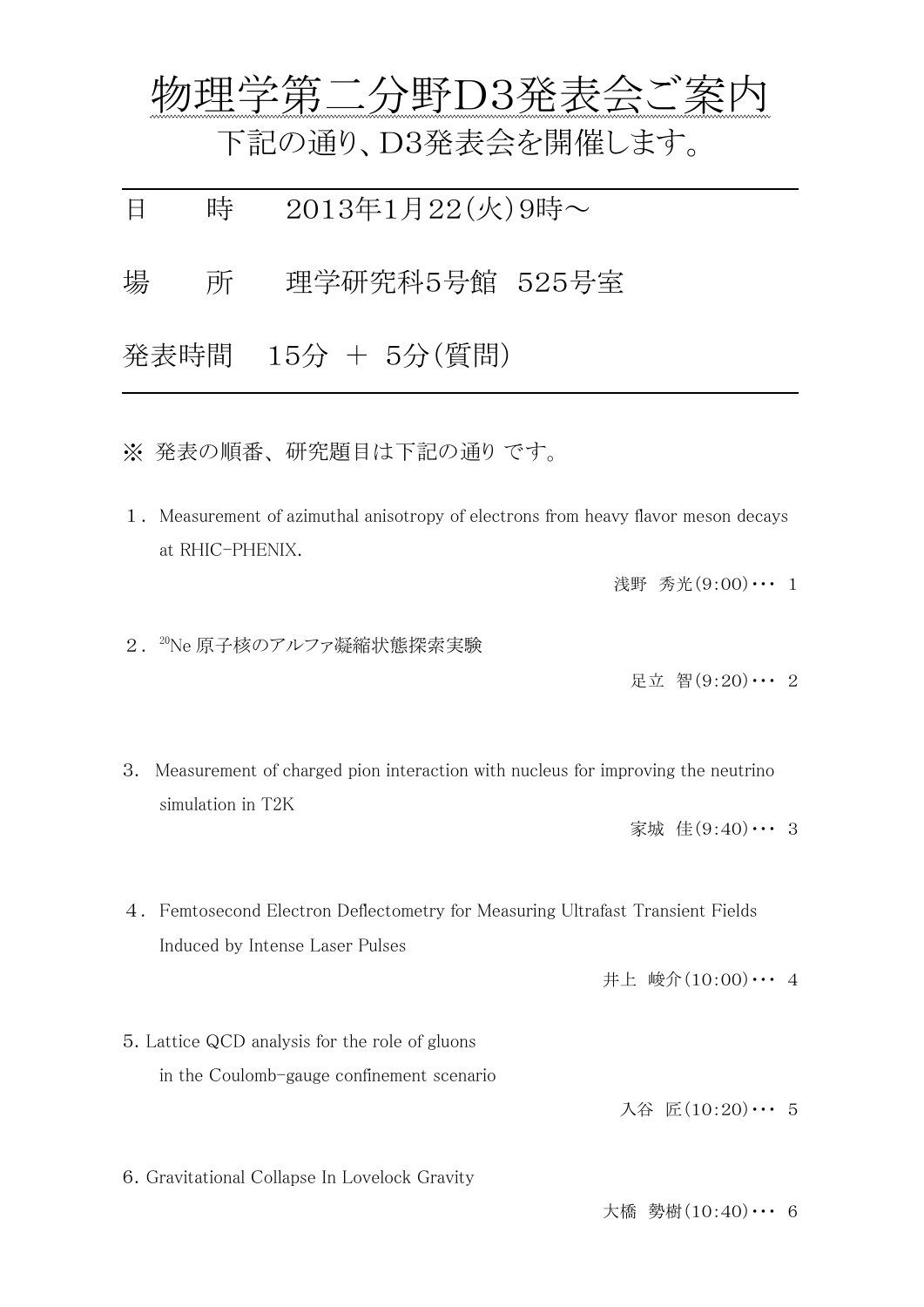| 7. Matrix models in string and M-theory and Exact Results                                                       |                        |
|-----------------------------------------------------------------------------------------------------------------|------------------------|
|                                                                                                                 | 岡田 崇(11:00)… 7         |
| 8. Chiral phase transition in QCD with Critical Fluctuation                                                     | 上門 和彦(11:20)… 8        |
| X-ray Study on the Activity History of Sagittarius A*<br>9.<br>by Three-dimensional View of the Galactic Center | 丸藤 竜之介(11:40)… 9       |
|                                                                                                                 |                        |
| 10. Inflation in Gauge Mediation                                                                                |                        |
|                                                                                                                 | 酒井 学(13:00)…10         |
| 11. In(28Si, $\pi^{\pm}$ )X 反応を用いた対称エネルギーの決定                                                                    | 正己 $(13:20)$ …11<br>酒向 |
| 12. J-PARC E15 実験における in-flight3He(K-,n)反応でのK中間子原子核の探索                                                          | 佐田 優太(13:40)・・・12      |
| 13. QGP 中の低エネルギー領域における新しいフェルミオン的励起                                                                              |                        |
|                                                                                                                 | 佐藤 大輔(14:00)…13        |
| 14. J-PARC における( $\pi$ <sup>-</sup> ,K <sup>+</sup> )反応を用いた中性子過剰ハイパー核 <sup>6</sup> <sub>A</sub> H の研究           | 杉村 仁志(14:20)…14        |
| 15. Large D 展開による高次元ブラックホールの解析                                                                                  | 鈴木 良拓(14:40)…15        |
| 1 6. Stability Analysis of Black Hole Solutions in Lovelock Theory                                              |                        |

髙橋 智洋(15:00)・・・16